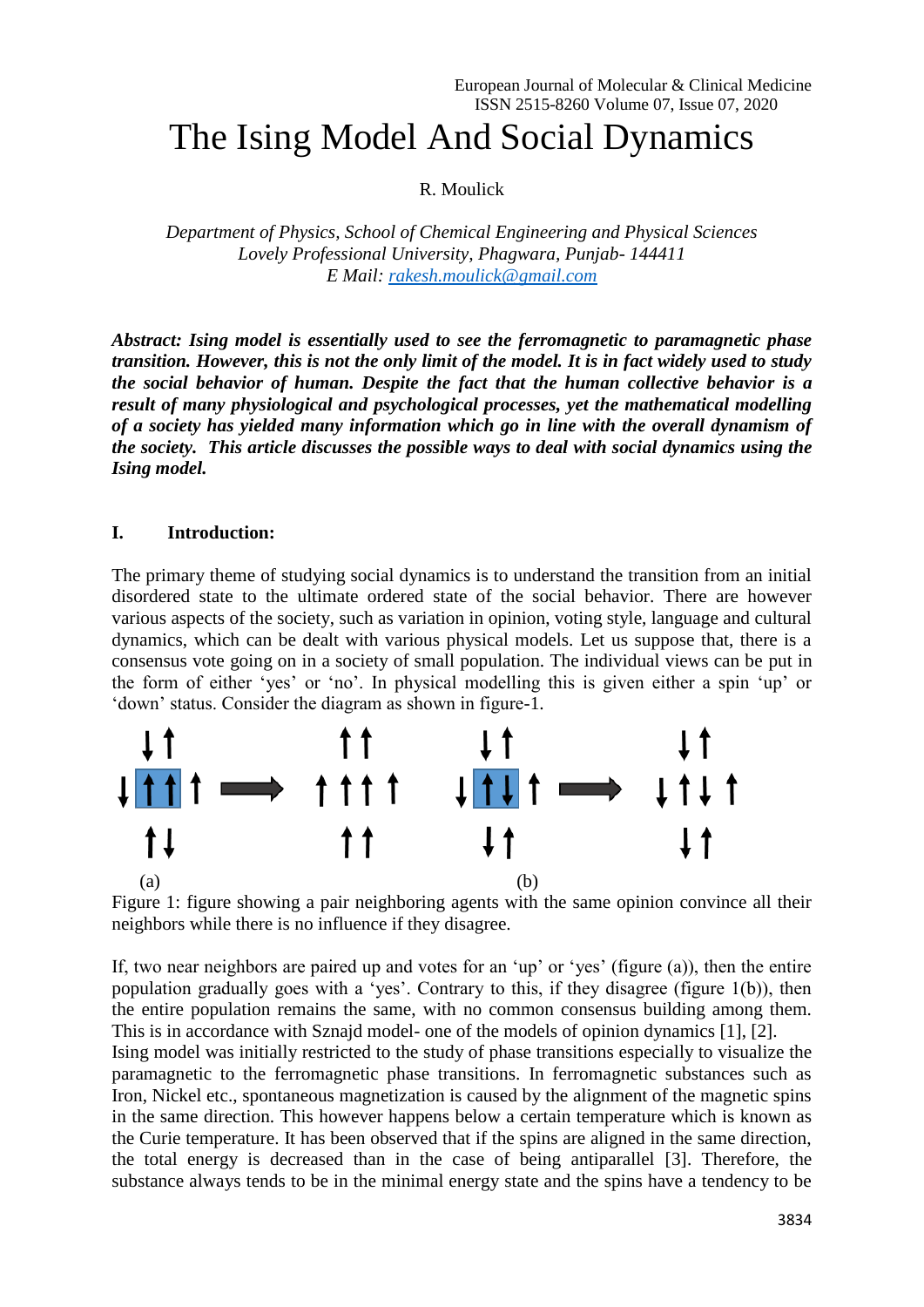aligned. At a temperature more than the Curie temperature, average thermal energy of the spins is increased and the substance has approximately half of the spins aligned opposite to each other. This creates a net zero magnetization and the substance behaves as a paramagnetic material. Then, the material is said to have changed its phase from being ferromagnetic to paramagnetic.

The concepts of laws of nature are of statistical origin and this is a firmly believed fact. The success of statistical physics is far reaching and has been gaining success even in modeling the society. Statistical physics is now widely applied to understand the dynamical behavior of a common society. The only point of concern is that in social phenomena the basic constituents are not the particles, but the humans. The human societies are highly interacting in nature and hence the opinion of each of its constituent matters [4-10]. People not only interact but also influence others. Now, although the extent of interaction of an individual is limited as compared to the total number of people in the social system, yet there is a stunning global regularity. There are transitions from disorder to order, spontaneous formation of culture, language and emergence of agreement over a specific concern.

#### **II. The Ising Model**

Let us consider a system of N spins; the spins can assume only two values either  $+1$  or  $-1$ . At the initial time, it may also be considered that the spins are randomly oriented. The resulting Hamiltonian of such as system may be written as [11]

$$
H = -J \sum_{< i,j>} S_i S_j
$$

Here, the sum  $\langle i, j \rangle$  is over the nearest neighbor. J is the strength of interaction. A brief algorithm to study the phase transition is presented below:

- a. Arrange the atoms with random spins (or any specified spins such as  $+1$  or  $-1$ ) over a 2D lattice of definite size.
- b. For any chosen random spin, calculate the energy of the lattice. Call it initial energy.
- c. Give the chosen spin a trial flip and again calculate the energy of the lattice. Call it the final energy.
- d. The difference in energy is  $dE = E_{final} E_{initial}$ .
- e. If  $dE \leq 0$ , accept the trial flip, as the system goes into a minimum energy configuration. Else, compute  $u = \exp(-dE/kT)$  and compare this with a computer generated random number (r).
- f. If  $r < u$  accept the move, otherwise reject it.
- g. Do it for all temperatures and find out the averaged thermodynamic quantities.

#### **III. The Ising Model and the Society**

In social dynamic model, especially in Potts model, each spin can assume one out of the q values and equal nearest neighbor values are energetically favored. For Ising model q=2. In the case of social modelling, the dynamical aspect requires the monitoring of the suitable quantity which is able to properly identify the buildup of order. Magnetization is not that suitable quantity in social modelling. Rather, the appropriate quantity is the correlation function between pairs of spins at a distance r from each other. This can be thought to as the monitoring agent of the ordering process [12].

$$
C(r,t) = \langle S_i(t)S_{i+r}(t) \rangle - \langle S_i(t) \rangle^2
$$